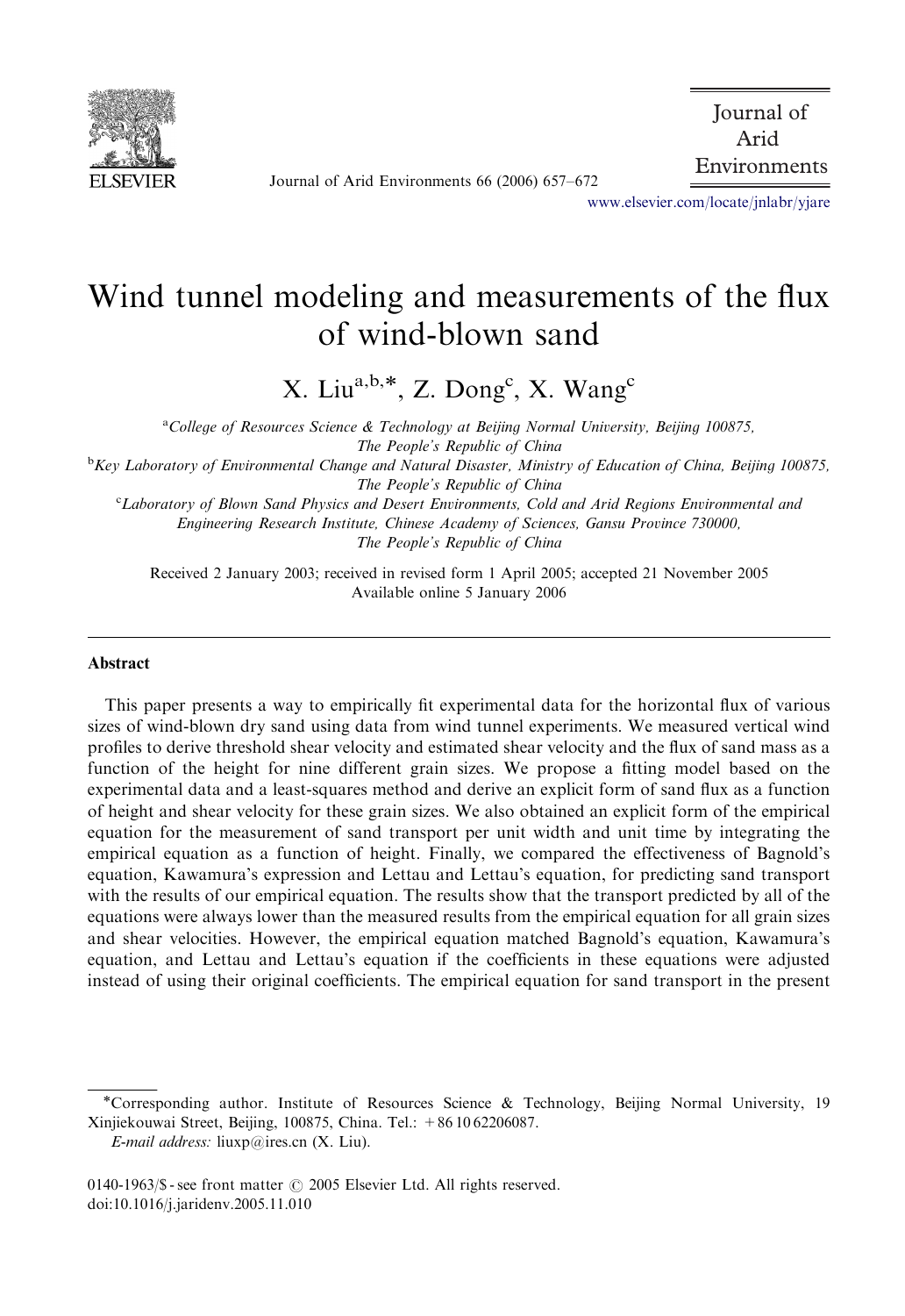study contradicts previous conclusions generated by Bagnold's equation, which predict that for a given wind drag, the transport of a coarse sand is greater than that of a fine sand.  $\odot$  2005 Elsevier Ltd. All rights reserved.

Keywords: Sand flux profile; Threshold shear velocity; Shear velocity; Grain size; Aeolian transport model

## 1. Introduction

Wind erosion and desertification are serious environmental problems in arid and semi-arid regions [\(Wu, 1987](#page-15-0)). We must understand sediment transport systems before it becomes possible to take reasonable measures to protect soils from wind erosion and to prevent the area desert from expanding [\(Lancaster, 1995](#page-14-0); [Sherman et al., 1998](#page-14-0)). Studies of sand transport processes have assumed great importance in the practice of modern geomorphology [\(Lancaster, 1995](#page-14-0); [Sherman et al., 1998](#page-14-0)). When the physics of the sand transport process are adequately understood, this knowledge allows the development of theory-based models capable of predicting system responses over short and medium time-scales. For fluid-based transport systems, such prediction requires accurate specification of the characteristics of the flow field, the sediment, boundary conditions, and interactions between different aspects of the system [\(Sherman](#page-14-0) [et al., 1998\)](#page-14-0).

Many models have been developed to predict rates of aeolian sediment transport ([Bagnold, 1941;](#page-14-0) [Kawamura, 1951](#page-14-0); [Zingg, 1953](#page-15-0); [Kuhlman, 1958](#page-14-0); [Owen, 1964](#page-14-0); [Kadib, 1965;](#page-14-0) [Hsu, 1971;](#page-14-0) [Kind, 1976;](#page-14-0) [Maegley, 1976](#page-14-0); [Radok, 1977;](#page-14-0) [Lettau and Lettau, 1977;](#page-14-0) [Nakashima,](#page-14-0) [1979](#page-14-0); [Takeuchi, 1980;](#page-14-0) [Horikawa et al., 1984](#page-14-0); [Sarre, 1987;](#page-14-0) [Sherman and Hotta, 1990;](#page-14-0) [Werner, 1990;](#page-14-0) [Sherman et al., 1998](#page-14-0)), among which [Bagnold's equation \(1941\),](#page-14-0) [Kawamura's equation \(1951\)](#page-14-0), and [Lettau and Lettau's equation \(1977\)](#page-14-0) are generally considered to be efficient. These equations are now widely used ([Sherman et al., 1998](#page-14-0)). [Bagnold's equation \(1941\)](#page-14-0) is expressed as follows:

$$
Q = C \sqrt{\frac{d}{D}} \frac{\rho}{g} u_*^3,
$$
\n(1)

where Q is the rate aeolian sediment transport, in  $\text{kg m}^{-1} \text{s}^{-1}$ ; d is the mean grain diameter, in mm; *D* is a reference grain diameter, equal to 0.25 mm;  $u^*$  is shear velocity, in m s<sup>-1</sup>;  $\rho$  is air density, equal to 1.25 kg m<sup>-3</sup>; g is gravitational acceleration, equal to 9.81 m s<sup>-2</sup>; and C is a constant that ranges from 1.5 to 2.8 depending upon the nature of the grains being transported, and has a value of 1.5 for uniform sands. We used  $C = 1.5$  in the present study.

[Kawamura \(1951\)](#page-14-0) was the first to propose a model with an explicit term to describe the threshold shear velocity,  $u_{\ast t}$ :

$$
Q = K \frac{\rho}{g} (u_* - u_{*t}) (u_* + u_{*t})^2, \tag{2}
$$

where  $u_{\ast t}$  is in m s<sup>-1</sup>, and Kawamura suggested a value of  $K = 2.78$ . In the present study, K is taken as  $2.78$ .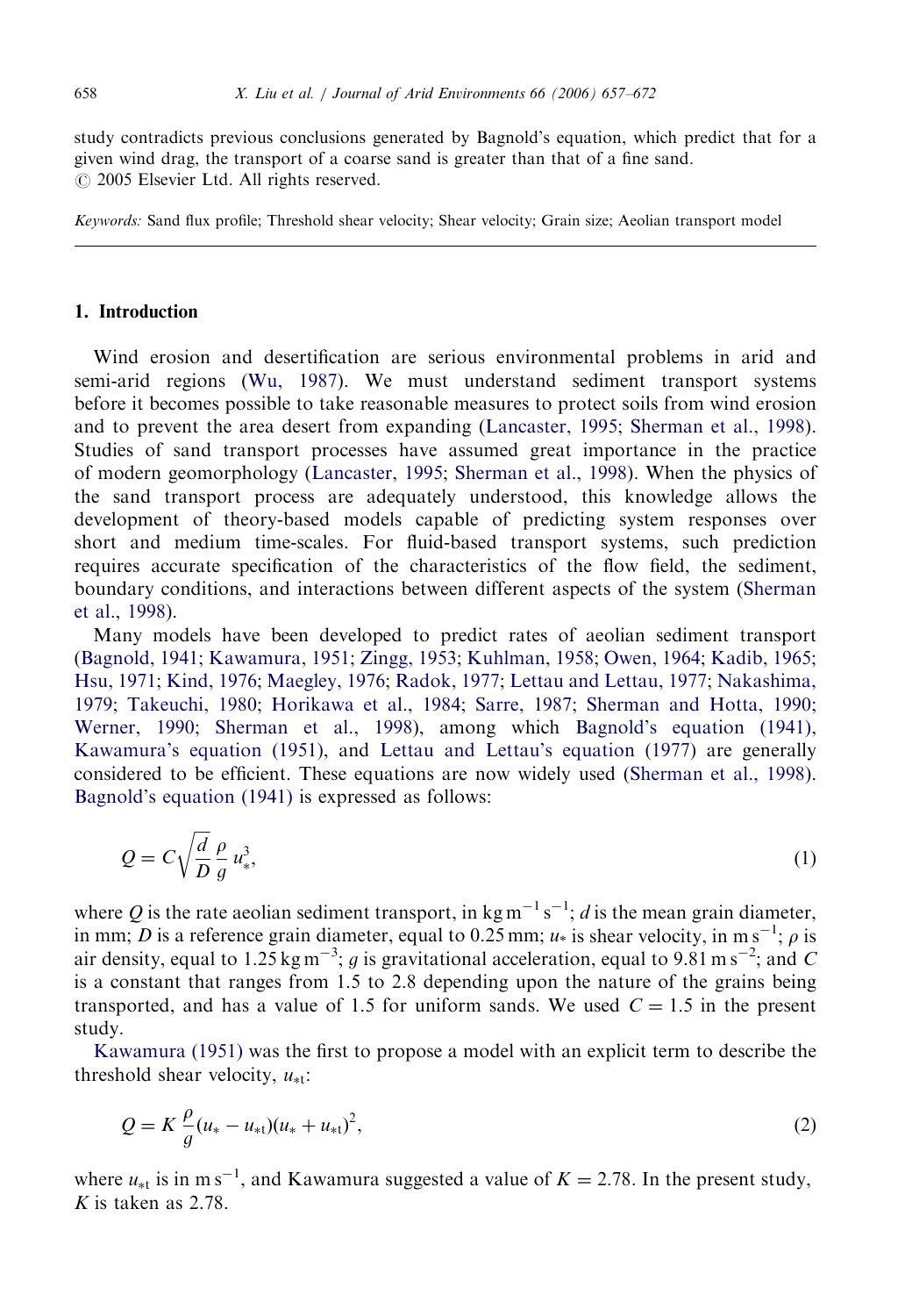<span id="page-2-0"></span>

Fig. 1. Comparison of the measured results produced by Eq. (19) with the values predicted by [Bagnold's \(1941\)](#page-14-0) equation, [Kawamura's \(1951\)](#page-14-0) equation, and [Lettau and Lettau's \(1977\)](#page-14-0) equation for the sand transport rate per unit width and unit time.

The model of [Lettau and Lettau \(1977\)](#page-14-0) was derived through a series of experiments in arid environments. The formulation is

$$
Q = L\sqrt{\frac{d}{D}}\frac{\rho}{g}(u_* - u_{*t})u_*^2,
$$
\t(3)

where  $L$  has a value of 4.2.

Fig. 1 illustrates the response of the predicted rate of transport for sand grains with the different sizes employed in our experiment for these three models over a range of shear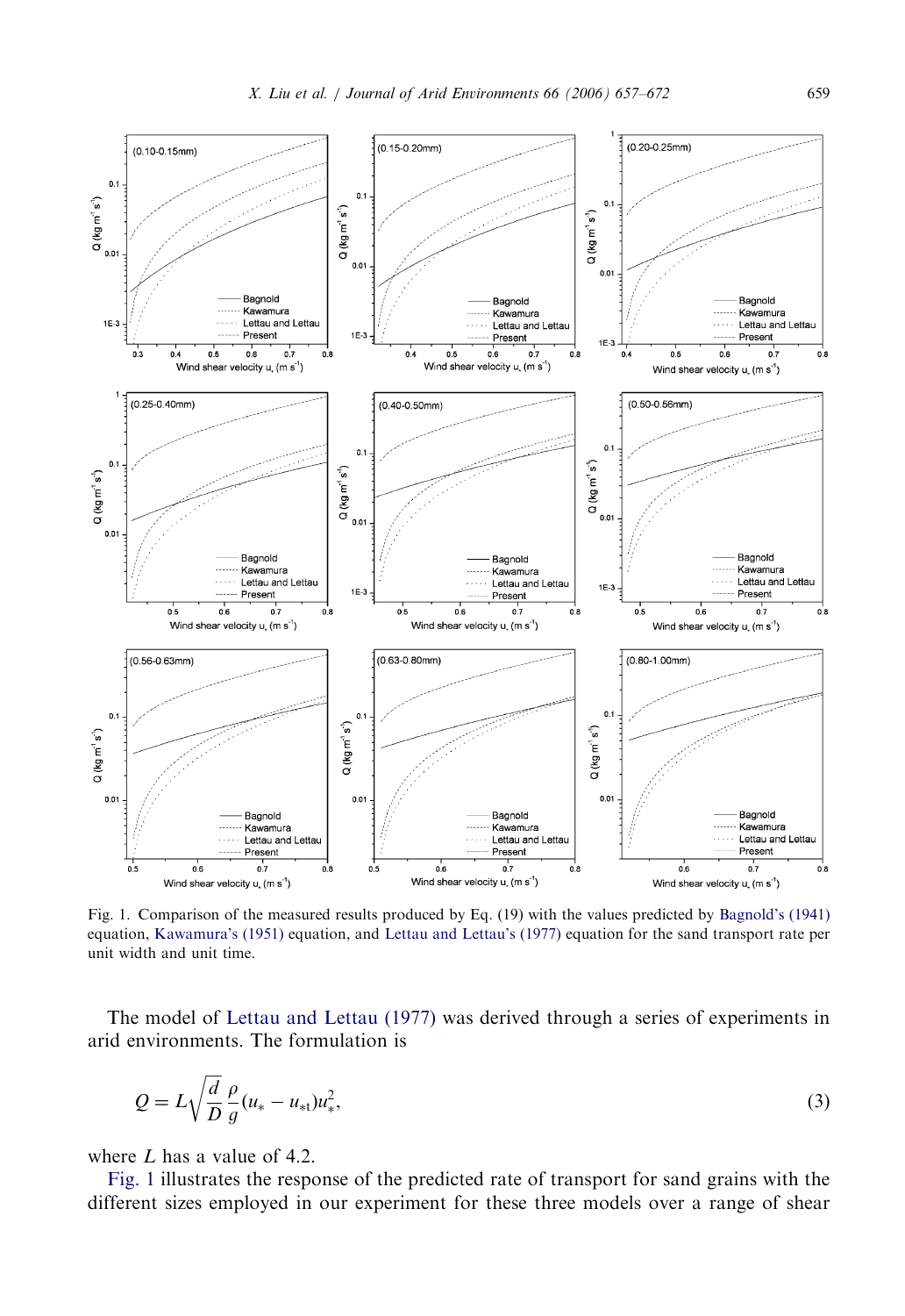velocities between  $u_{*t}$  (the threshold shear velocity) and  $0.8 \text{ m s}^{-1}$ . From [Fig. 1](#page-2-0), we can see that the rate of transport predicted by Kawamura's equation for all sand grain sizes is always greater than that of Lettau and Lettau's equation across the whole range of shear velocities. Bagnold's equation represents the upper limit for predicted rates of transport when shear velocities  $u_*$  are less than  $u_{*1}$ , but its predictions fall at the lower end of the spectrum when shear velocities exceed  $u_{*2}$ , and it provides an intermediate estimate of transport rates when  $u_{*1} \le u_{*} \le u_{*2}$  as indicated in [Fig. 1.](#page-2-0) Here,  $u_{*1}$  represents the point of intersection between the values predicted by Bagnold's equation and Kawamura's equation, and  $u_{*2}$  represents the point of intersection between the values predicted by Bagnold's equation and Lettau and Lettau's equation. Values of  $u_{*1}$  and  $u_{*2}$  for a range of grain sizes are listed in Table 1. From Table 1, it is clear that both  $u_{*1}$  and  $u_{*2}$  increase with increasing grain size. In addition, [Fig. 1](#page-2-0) suggests that the predictions of Bagnold's expression for sand with a 0.9 mm mean grain size is always greater than that predicted by Kawamura's equation for the whole range of shear velocities. By comparing the predictions of these three equations, it is clear that their predictions sometimes differ by a factor of 3 even though there is little difference in form among the equations [\(Sherman et](#page-14-0) [al., 1998;](#page-14-0) [Zhou et al., 2002\)](#page-15-0).

Evaluating the accuracy of the equation depends mainly upon the precision of quality of the measured data for the rate of sand transport. Since this quality is not directly measurable, the precision of the experimental data is sensitively related to both the measured values of the mass flux of sand passing through a sand sampler and the method of processing of the measured data ([Zhou et al., 2002\)](#page-15-0). In practice, the processing of the observed data can be conducted by artificially extending the experimental data for the sand flux measured using a sand sampler; this analysis can be performed on graph paper to find an empirical curve, which can then be extended to the domain that lies beyond the height of the sand sampler, and the area between the curve and the axis of the graph can be calculated by means of numerical arithmetic. The area is then considered to represent the rate of sand transport ([Liu, 1995](#page-14-0)). It is obvious that the value obtained for sand transport varies with the statistical empirical curve since it is not uniquely chosen. Until now, no general approach with a high precision and with a satisfactory equation or approach

| $d$ (mm)      | Mean $d$ (mm) | $u_{*1}$ (m s <sup>-1</sup> ) | $u_{*2}$ (m s <sup>-1</sup> ) |  |
|---------------|---------------|-------------------------------|-------------------------------|--|
| $0.80 - 1.00$ | 0.900         | 0.76                          | 0.795                         |  |
| $0.63 - 0.80$ | 0.715         | 0.74                          | 0.77                          |  |
| $0.56 - 0.63$ | 0.595         | 0.68                          | 0.76                          |  |
| $0.50 - 0.56$ | 0.530         | 0.63                          | 0.73                          |  |
| $0.40 - 0.50$ | 0.450         | 0.59                          | 0.70                          |  |
| $0.25 - 0.40$ | 0.325         | 0.50                          | 0.63                          |  |
| $0.20 - 0.25$ | 0.225         | 0.45                          | 0.61                          |  |
| $0.15 - 0.20$ | 0.175         | 0.35                          | 0.48                          |  |
| $0.10 - 0.15$ | 0.125         | 0.30                          | 0.42                          |  |

Table 1 The values of  $u_{*1}$  and  $u_{*2}$  for different grain sizes (d) of sand<sup>a</sup>

 $u_{*1}$  represents the point of intersection of the prediction of the values predicted by [Bagnold's \(1941\)](#page-14-0) equation and [Kawamura's \(1951\)](#page-14-0) equation, and  $u_{2}$  represents the point of intersection between Bagnold's equation and [Lettau and Lettau's \(1977\)](#page-14-0) equation.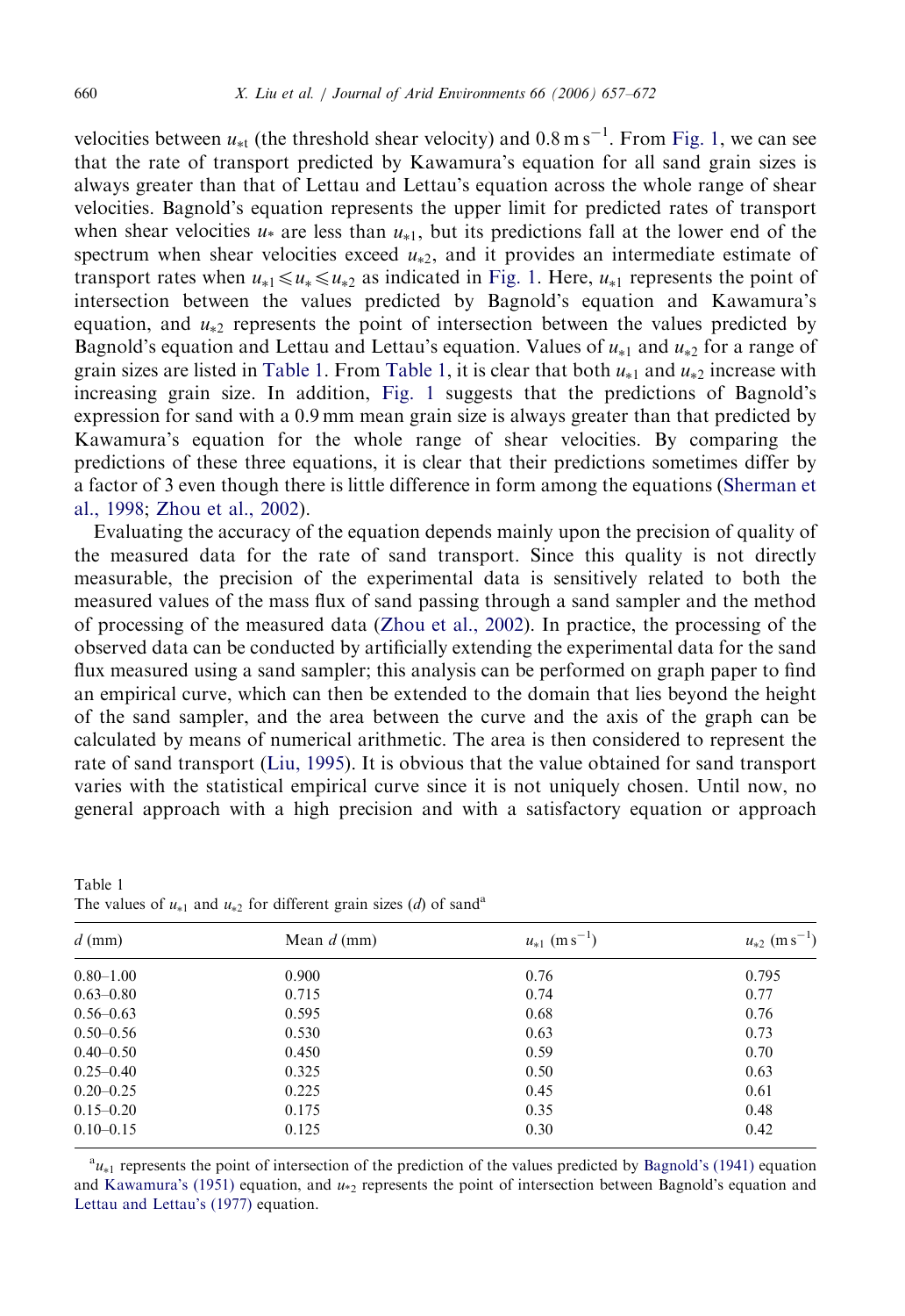capable of reproducing the observed experimental data has been found. In particular, no explicit form of the empirical equation for the distribution of the mass flux of sand as a function of height and shear velocity has been found ([Zhou et al., 2002](#page-15-0)). In this paper, we propose an approach based on an empirical equation for the mass flux of sand and sand transport rate for nine sizes of sand grains, based on experiments conducted in a wind tunnel. By means of the empirical equation obtained for the measurement of sand transport rate, we evaluated the relative accuracy of [Bagnold's \(1941\)](#page-14-0) equation, Kawamura's formula and Lettau and Lettau's model when they are employed to predict the transport rate for differently sized sand grains tested in our experiment.

# 1.1. Experimental apparatus and results

The experiment was carried out in the wind tunnel at the Shapotou Desert Experimental Research Station, Cold and Arid Regions Environmental and Engineering Research Institute, Chinese Academy of Sciences. [Dong et al. \(2002b\)](#page-14-0) provide more details about the wind tunnel.

The main purpose of this experiment was to measure the threshold shear velocity, shear velocity, and mass flux of blown sand with different grain sizes at different free-stream wind velocities. Natural sand from the field was sieved into nine size groups before we conducted our tests: 0.10–0.15, 0.15–0.20, 0.20–0.25, 0.25–0.40, 0.40–0.50, 0.50–0.56, 0.56–0.63, 0.63–0.80 and 0.80–1.00 mm.

The initiation of sand movement was observed following a procedure that has been used by several previous researchers (e.g. [Musick et al., 1996](#page-14-0)), in which strips of double-sided sticky tape were placed flat on the bed surface near the downwind end of the test tray to capture moving grains by means of adhesion. The initiation of sand movement was observed visually and the wind was considered to have reached the initiation threshold when more than five particles stuck to the tape. For each grain size, three different observers observed the wind initiation threshold three times so that we could estimate the mean value of the threshold shear velocity and so that errors in visual observation could be reduced. We derived the threshold shear velocity by means of the least-squares curve fitting of the vertical wind profiles at the initiation threshold. Wind profiles were measured using a wind profiler made by the Shaanxi Air Instrument Company [\(Dong et al., 2002a](#page-14-0)), which contains 10 Pitot-static tubes at different heights. We fitted the measured wind speeds at 10 heights (3, 6, 10, 15, 30, 60, 120, 250, 350, and 500 mm above the floor of the chamber) using the following equation:

$$
u(z) = t + s \ln(z),\tag{4}
$$

where  $u(z)$  is the wind speed at height z, and t and s are regression constants. We obtained the threshold shear velocity  $u_{\ast t}$  using the following equation:

 $u_{*t} = k*s,$  (5)

where k is Karman's constant, which equals 0.4. The measurement at a height of 500 mm was eliminated from our curve fitting when we found that it was not within the logarithmic regions of the curves. The measured threshold shear velocities of the sands that we tested are listed in [Table 2.](#page-5-0)

The flux of blown sand at different heights was measured using a segmented sand sampler [\(Dong et al., 2002b\)](#page-14-0). The sampler is 60 cm tall and is sectioned into 60 openings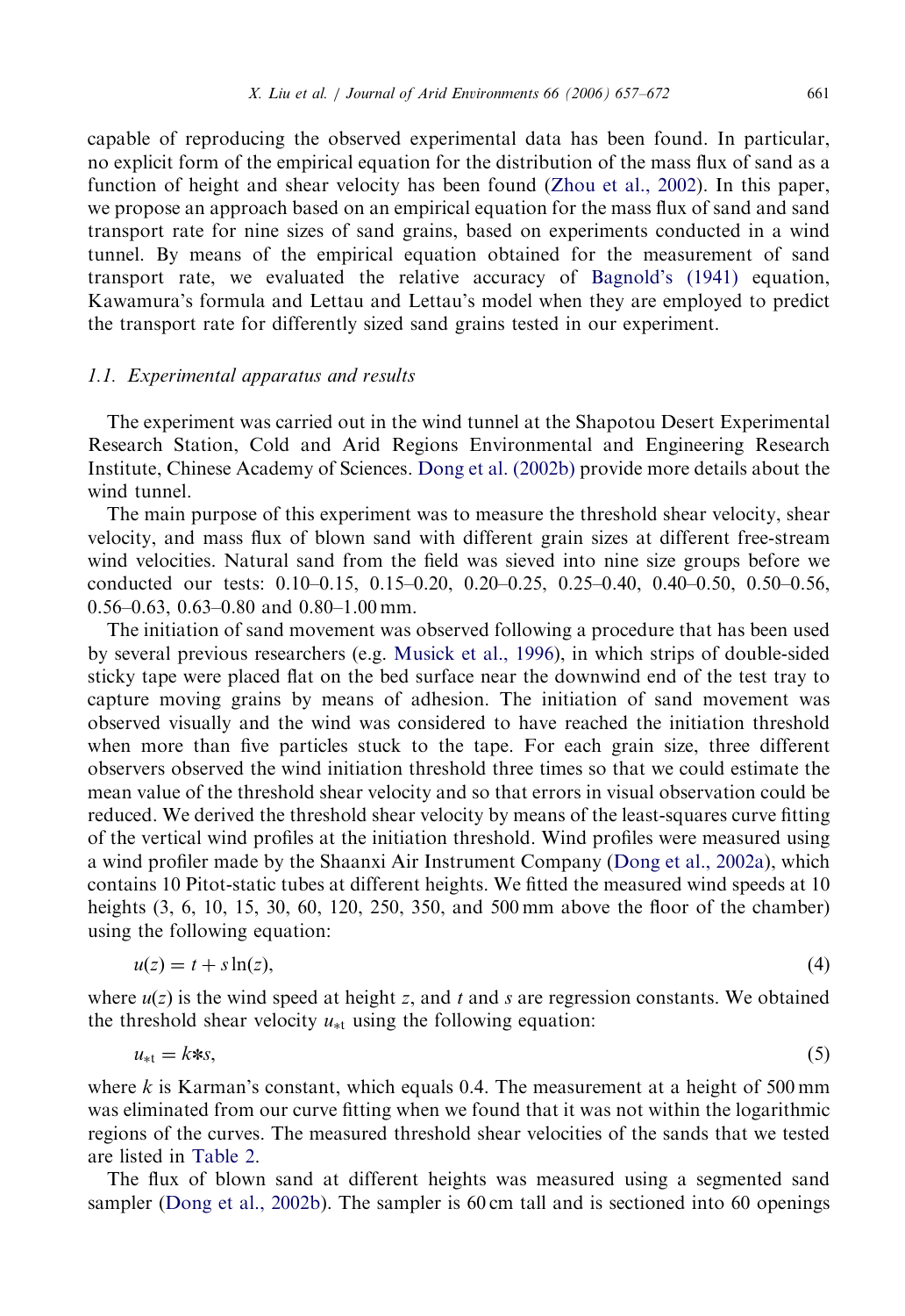| The measured threshold shear velocity for the tested sands |      |                                                                                                             |      |      |      |      |      |      |      |
|------------------------------------------------------------|------|-------------------------------------------------------------------------------------------------------------|------|------|------|------|------|------|------|
| $d$ (mm)                                                   |      | $0.10-0.15$ $0.15-0.20$ $0.20-0.25$ $0.25-0.40$ $0.40-0.50$ $0.50-0.56$ $0.56-0.63$ $0.63-0.80$ $0.80-1.00$ |      |      |      |      |      |      |      |
| $u_{*t}$ (m s <sup>-1</sup> ) 0.27                         |      | 0.31                                                                                                        | 0.39 | 0.41 | 0.45 | 0.47 | 0.49 | 0.5  | 0.51 |
| $R^2$                                                      | 0.99 |                                                                                                             | 0.98 | 0.98 |      | 0.98 | 0.99 | 0.99 | 0.98 |

d is the sand grain size (diameter), and  $u_{\ast}$  is the threshold shear velocity.



Fig. 2. The layout of the sand tray, sampler, and profiler in the wind tunnel.

(each 1 cm tall and 0.5 cm wide) to collect the blown sand at 60 heights at 1-cm intervals. Each opening is connected to a sand chamber that is removed after the test to weigh the sand that it has collected using an electronic balance with 0.001-g precision. The spacer between the openings has been made very thin to reduce the measurement error. To minimize the sampler's interference with the airflow, the leading edge of the sampler is funnel-shaped so that the width of the sand chamber is 1.5 cm while the width of the openings is only 0.5 cm. A screened vertical vent is connected to each sand chamber to minimize the air pressure in the sand chamber and maximize the collection efficiency. Evaluation of the wind tunnel using dune sand revealed that the sampler was effective at collecting sand larger than 0.1 mm in diameter that had insignificant interparticle cohesion and insignificant adhesion to the surface. The overall capture efficiency was greater than 90% ([Dong et al., 2002b](#page-14-0)).

In our experiment, we positioned the sand sampler 16 m downwind from the entrance of the working section of the wind tunnel, at a location 0.1 m downwind from the sand tray that provided the source of windborne grains (Fig. 2). The bottom of the lowest opening of the sand sampler was set flush with the tunnel floor. The sand tray upwind of the sand sampler was 4 m long, 0.8 m wide and 0.025 m deep. We chose the length of the sand tray to ensure that significant development of the saltation cloud would occur. Sand samples were sieved (as described above) to ensure that they had a known range of particle sizes, and then were placed in the sand tray. We then set the sand surface to be level with the tunnel floor, and set the wind tunnel to generate the required wind velocity (measured at the centerline of the wind tunnel, 0.6 m above the tunnel floor), which was chosen to be above the threshold required for the initiation of saltation. Because it took some time for the wind tunnel to reach the preset wind speed, we covered the sand tray with an automatic

<span id="page-5-0"></span>Table 2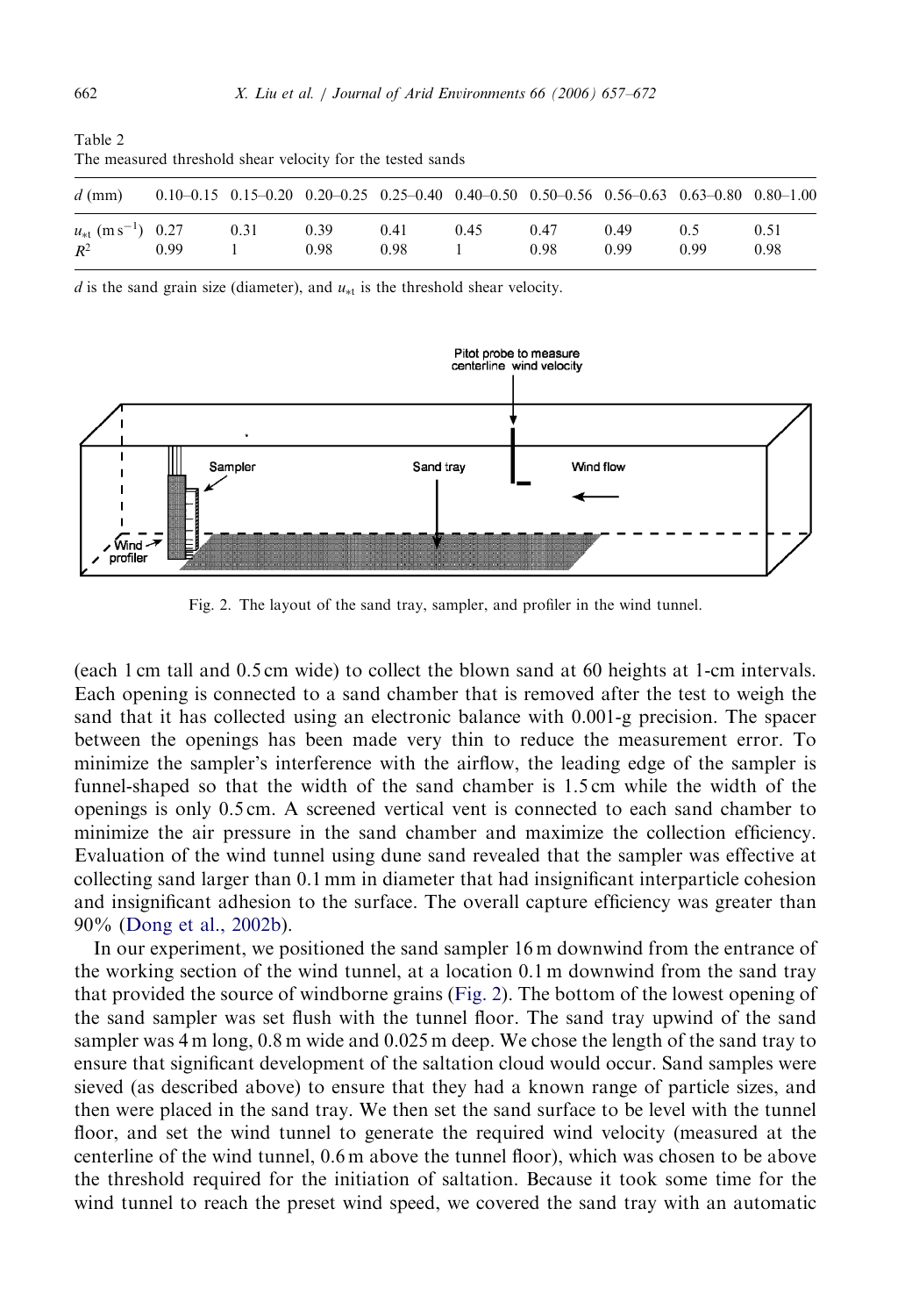sliding lid until the required wind speed was reached so as to prevent the sand from being blown away prematurely. For each sample at each wind velocity, we performed three replications to provide mean values. [Fig. 2](#page-5-0) illustrates the layout of the sand tray and sampler and profiler.

We also measured the wind profiles within the saltating cloud using the wind profiler ([Dong et al., 2002a](#page-14-0)) that was positioned 50 mm from the sand sampler ([Fig. 2\)](#page-5-0). Once the movement began, the wind profile changed especially in layers nearer to the floor of the wind tunnel. The recorded wind profiles were in equilibrium with the saltating cloud. For example, Fig. 3 plots a set of profiles of the experimental wind velocity as a function of height using a semilogarithmic graph for sand with a 0.45 mm mean grain size.

Studies of aeolian sand transport should use appropriate values of shear velocity  $(u_*)$ values for specific wind regimes ([Hsu, 1971](#page-14-0)). In the present paper, we used the following equation [\(Bagnold, 1941;](#page-14-0) [Svasek and Terwindt, 1974;](#page-14-0) [Li and Martz, 1995\)](#page-14-0) to calculate appropriate  $u_*$  values for each profile that were adapted to the saltating sand grains:

$$
u(z) = \frac{u_*}{k} \ln \frac{z}{z_0},\tag{6}
$$

where k is the Karman constant, which equals 0.4;  $u(z)$  is the wind velocity at any height z, in m s<sup>-1</sup>; and  $z_0$  is the roughness height, in m. The measured wind speeds were fitted using

$$
u(z) = f_1 + f_2 \ln(z),
$$
 (7)

where  $f_1$  and  $f_2$  are regression constants. We obtained the shear velocity using

$$
u_* = kf_2 = 0.4f_2. \tag{8}
$$

In shallow wind tunnels, the determination of  $u_*$  from the slopes of velocity profiles in a blowing sand cloud has been shown to be error-prone ([Bagnold, 1941](#page-14-0); [Owen, 1964](#page-14-0); [Owen](#page-14-0) [and Gillette, 1985](#page-14-0); [White and Mounla, 1991\)](#page-14-0) when Coles' Law of the Wake is not applied. However, recent work [\(Spies et al., 1995](#page-14-0)) has demonstrated the uncertainty and difficulty associated with the use of Coles' Wake Law to correct  $u_*$  values in small wind tunnels. These authors recommended that the constant-stress region of the boundary layer should be kept large enough for the desired measurements when Coles' Wake Function will not be



Fig. 3. The measured wind profiles within a cloud of saltating sand (grain size  $d = 0.40-0.50$  mm).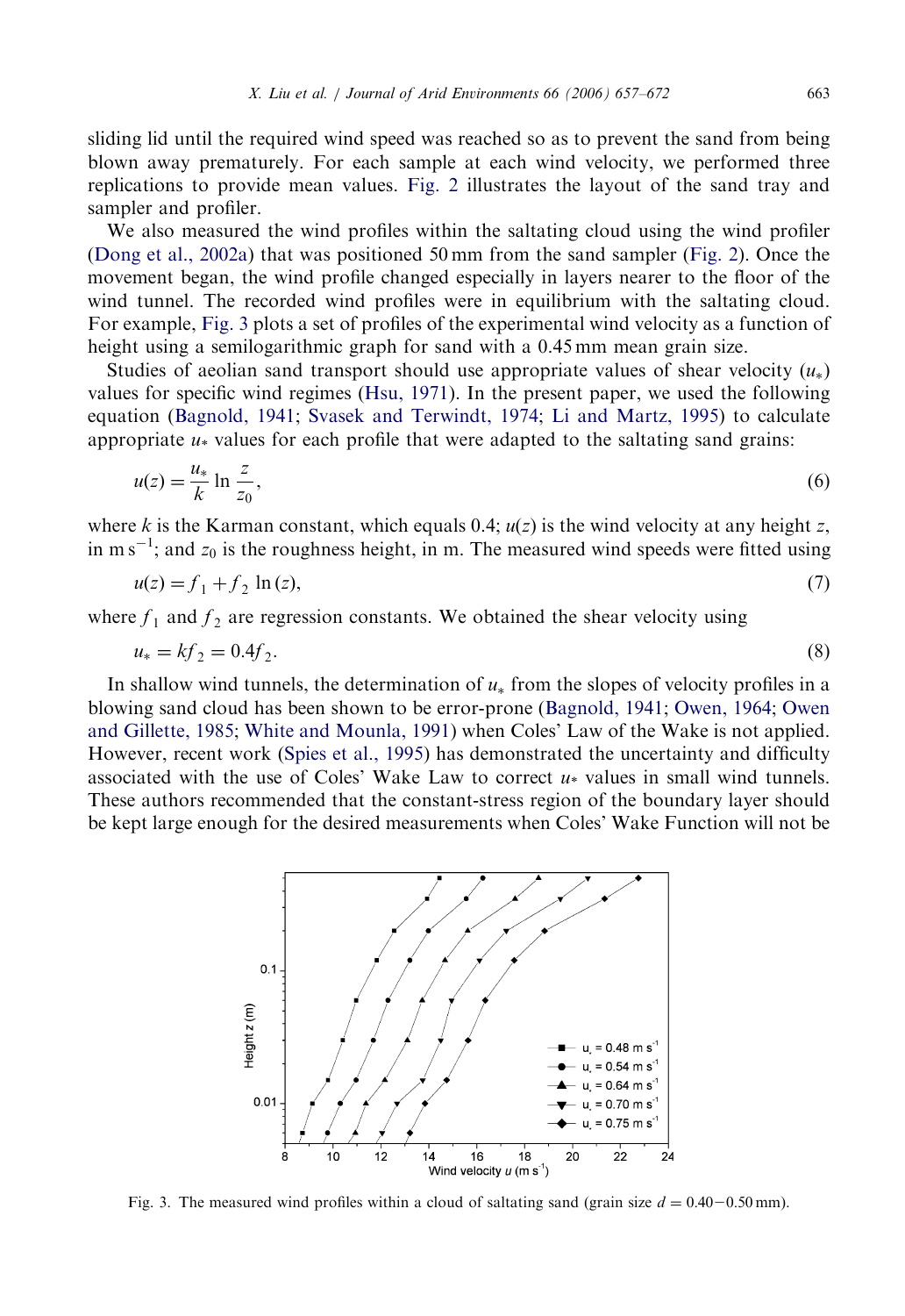used in the data analysis. In the present study, we used a wind tunnel that was 21 m long, 1.2 m wide, and 1.2 m high ([Dong et al., 2002a\)](#page-14-0) and the chosen length of the sand tray (4 m) ensured full development of the saltation cloud. The tunnel height of 1.2 m was adequate for the equilibrium boundary-layer flow, and was thus suitable for the determination of  $u_*$ from the slopes of the airflow velocity profiles [\(Nalpanis et al., 1993](#page-14-0); [Spies et al., 1995](#page-14-0)).

## 2. Fitting equation for the flux profile of a blowing sand cloud

# 2.1. Least-squares method of fitting sand flux curves

In this paper, we have used the least-squares method (LSM; [Marquardt, 1963\)](#page-14-0) to fit the experimental results. Let the equation to be fitted to experimental data be

$$
y = y(x, \beta_1, \beta_2, \dots, \beta_m),\tag{9}
$$

where  $\beta_i$  (j = 1, 2, ..., m) are the parameters to be determined. Assume that the experimental values of  $(x, y)$  are represented by  $(x_i, y_i)$   $(i = 1, 2, \ldots, n)$ . From the LSM, we know that the parameters  $\beta_i$  (j = 1, 2, ..., m) can be obtained by minimizing the following function:

$$
\varepsilon = \sum_{i=1}^{n} \left[ y_i - y(x_i, \beta_1, \beta_2, \dots, \beta_m) \right]^2.
$$
 (10)

Thus, the parameters  $\beta_i$  ( $j = 1, 2, ..., m$ ) satisfy the following system of nonlinear algebraic equations:

$$
\frac{\partial \varepsilon}{\partial \beta_j} = 0 \quad (j = 1, 2, \dots, m). \tag{11}
$$

When the fitting function of Eq. (9) degenerates into a linear function, we can take the superposition approach using preselected base functions; that is, we have  $y = \sum_{l=j-1}^{m} \beta_l \delta_l(x)$ . Here,  $\delta_l(x)$   $(l = 1, 2, ..., m)$  is one set of known base functions. In this case, the nonlinear algebraic equations of Eq. (11) for the parameters  $\beta_i$  $(j = 1, 2, \ldots, m)$  become a set of linear equations. After the algebraic equations with unknowns are solved, the fitting equation is obtained.

# 2.2. Fitting equation for the flux of blown sand

[Fig. 4](#page-8-0) illustrates five sets of experimental results for the horizontal flux per unit width  $(1 \text{ m})$  per unit time  $(1 \text{ s})$  of sand with a grain size of 0.40–0.50 mm as a function of height for five wind velocities (marked by dots). From the measured data, we find that the values of the transport rate decreases with increasing height based on a negative exponential function for all the grain sizes and wind velocities that we tested. In this case, we used the following exponential equation as a best guess to fit the experimental data, as was done by [Zhou et al. \(2002\)](#page-15-0):

$$
q(z) = C + A \exp\left(-\frac{z - z_0}{B}\right),\tag{12}
$$

where  $z_0$  is the offset of z, C is the bias of  $q(z)$ , A is the amplitude, and B is the decay constant with respect to z. From the LSM,  $z_0$  is taken as an appropriate fixed number that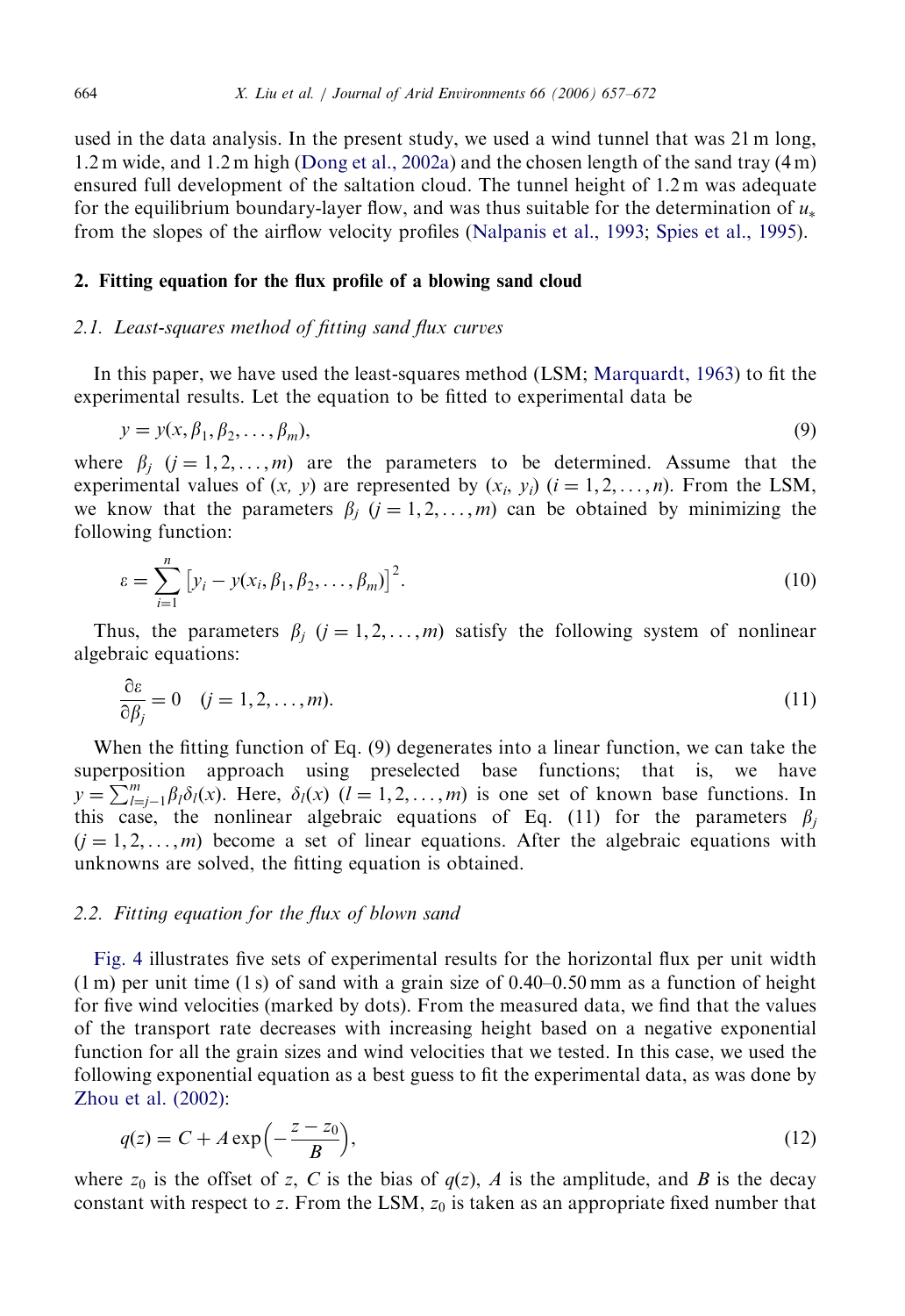<span id="page-8-0"></span>

Fig. 4. Comparison between the fitting curves and the experimental data for sand flux (grain size,  $d = 0.40-$ 0:50 mm sand).

is close to the minimum value of the variable z. The bias  $C$  is set to be a fixed number close to the asymptotic value for the function  $q(z)$  when z is sufficiently large. For the experiments in this paper,  $z_0$  was taken as the position of the height of the lowest opening in the sand sampler, i.e.  $z_0 = 0$ . It is evident that when z becomes sufficiently large as the height increases,  $q(z)$  will approach zero if the effect of grain suspension is neglected. Thus, we have  $C = 0$ . We can then obtain the values of the coefficients A and B in Eq. (12) using the LSM for the measured values of flux of blown sand for all grain sizes and wind velocities that we tested, which are indicated in [Fig. 5](#page-9-0) by dots and are referred to as the measured data for the coefficients. It is obvious from [Fig. 5](#page-9-0) that the values of A and B change with the shear velocity; that is,  $A = A(u_*)$  and  $B = B(u_*)$ .

#### 2.3. Fitting function for  $A = A(u_*)$  and  $B = B(u_*)$

The key step in finding suitable fitting equations for  $A = A(u_*)$  and  $B = B(u_*)$  in Eq. (12) is to develop an explicit form of the empirical equation for the flux of blown sand in the experiment, and another suitable fitting equation for transport rate as a function of shear velocity, as discussed later in this paper. When  $C = 0$  in Eq. (12), we know that the coefficient A represents the intensity of the sand flux. In order to account for the fact that sand movement occurs only when the wind's shear velocity exceeds the threshold value (according to the experimental data for  $A$  in [Fig. 5\)](#page-9-0), we found a satisfactory test function after many attempts:

$$
A = A(u_*) = a_1^*(1 - R_1)^{0.5}u_*,
$$
\n(13)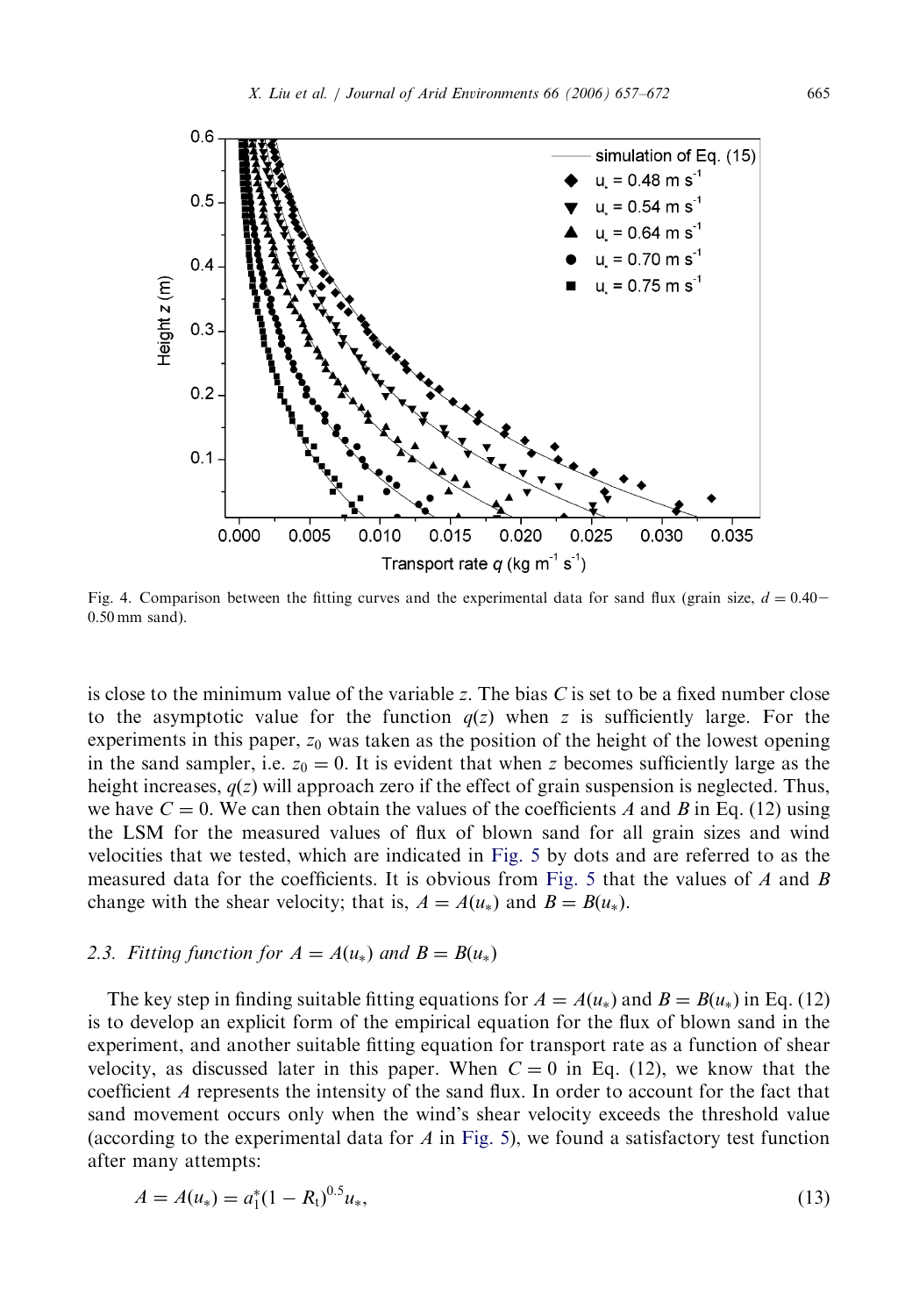<span id="page-9-0"></span>

Fig. 5. Comparison of the experimental data for the coefficients A and B in Eq. (12) with the predictions of empirical equations (13) and (14).

where  $R_t$  is the ratio of the threshold shear velocity  $u_{*t}$  to shear velocity  $u_*$ , and A is in  $\text{m s}^{-1}$ . Here,  $a_1$  is the dimensionless coefficient that must be determined. For the nine sandsize groups used in our experiment, we used Eq. (13) to generate values for coefficients  $a_1$ ([Table 3\)](#page-10-0) by applying the LSM to the test results for  $u_*$  and  $u_{*t}$  that were introduced in the previous section (Fig. 5).

Similarly, for  $B = B(u_*)$ , we used the following second-order polynomial function:

$$
B = B(u_*) = b_1 + b_2 u_*^2, \tag{14}
$$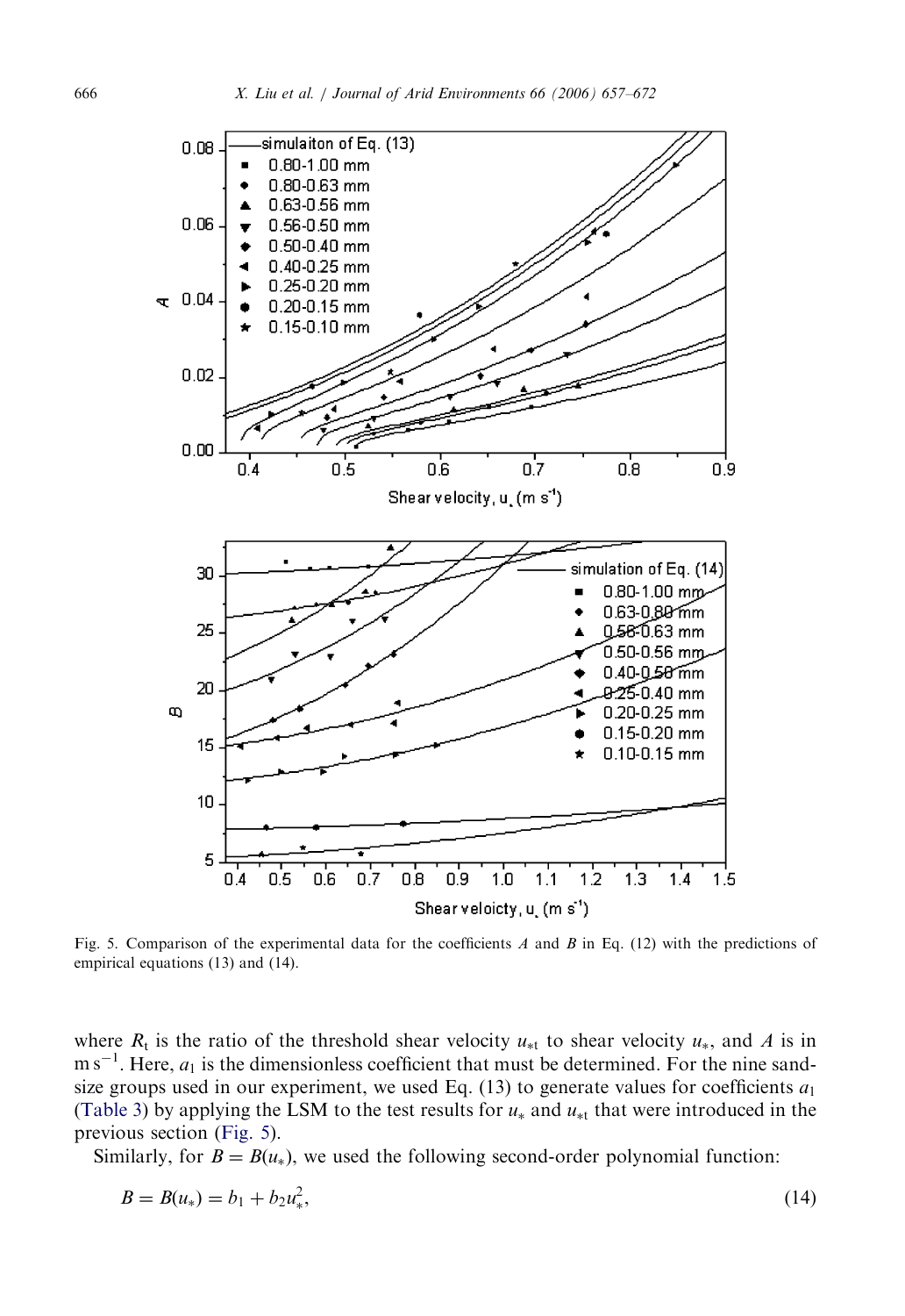| $d$ (mm)      | $a_1$  | $R^2$ | b <sub>1</sub> | b <sub>2</sub> | $R^2$ |
|---------------|--------|-------|----------------|----------------|-------|
| $0.80 - 1.00$ | 0.0329 | 0.99  | 29.94          | 1.76           | 0.84  |
| $0.63 - 0.80$ | 0.0394 | 0.99  | 25.62          | 5.341          | 0.90  |
| $0.56 - 0.63$ | 0.0425 | 0.95  | 19.79          | 20.99          | 0.88  |
| $0.50 - 0.56$ | 0.0555 | 0.94  | 17.65          | 16.8           | 0.84  |
| $0.40 - 0.50$ | 0.0667 | 0.96  | 13.31          | 17.66          | 0.99  |
| $0.25 - 0.40$ | 0.0735 | 0.93  | 14.24          | 6.662          | 0.81  |
| $0.20 - 0.25$ | 0.1069 | 0.93  | 11.37          | 5.441          | 0.90  |
| $0.15 - 0.20$ | 0.0917 | 0.93  | 7.74           | 1.069          | 0.93  |
| $0.10 - 0.15$ | 0.0736 | 0.92  | 5.119          | 2.44           | 0.91  |

<span id="page-10-0"></span>Table 3 Correlations between shear velocity ( $u<sub>*</sub>$ ) and efficients for A and B in Eqs. (13) and (14)<sup>a</sup>

<sup>a</sup> Fitting functions:  $A = a_1(1 - u_{*t}/u_*)^{0.5}u_*$  and  $B = B(u_*) = b_1 + b_2u_*^2$ ,  $u_*$  and  $u_{*t}$  are in m s<sup>-1</sup>, and  $R^2$  is the correlation coefficient.

where B is in  $m^2 s^{-2}$ ,  $b_1$  is in  $m^2 s^{-2}$  and  $b_2$  is a dimensionless proportionality coefficient. The values of coefficients  $b_1$  and  $b_2$  that we obtained are listed in Table 3. Obviously, the experimental data depend on many properties of the sand sample, such as sand grain size and the physical and chemical properties of the sand. Thus, the fitting coefficients  $a_1, b_1$ and  $b_2$  will depend on the sand sample employed.

## 2.4. Fitting results

[Fig. 5](#page-9-0) compares the experimental data for A and B in Eq. (12) with the predicted values from Eqs. (13) and (14). We found that the results given by empirical Eqs. (13) and (14) agreed well with the experimental data for  $A$  and  $B$  as a function of wind shear velocity. Substituting the obtained Eqs.  $(13)$  and  $(14)$  into Eq.  $(12)$ , we get an explicit form of the empirical equation  $q(z)$  as a function of shear velocity and height z:

$$
q(z) = A(u_*) \exp\left(-\frac{z}{B(u_*)}\right). \tag{15}
$$

In [Fig. 4,](#page-8-0) the solid curves indicate the predicted values of Eq. (15) and the dots represent the measured experimental data. [Fig. 4](#page-8-0) shows that the values predicted by Eq. (15) agree with the measured data reasonably well.

## 3. Empirical equation for sand transport rate

As pointed out in the introduction, it is important to know how to predict the experimental data of sand transport rate as accurately as possible on the basis of the inadequate measured data for the mass flux of sand. In this section, we provide an explicit form for the relevant empirical equation.

Integrating Eq. (15) with respect to the variable of height z produces an equation for sand transport rate per unit width  $(1 \text{ m})$  per unit time  $(1 \text{ s})$ , denoted by Q, in the following form ([Zingg, 1953;](#page-15-0) [Owen, 1964\)](#page-14-0):

$$
Q = \int_0^\infty q(z) \, \mathrm{d}z. \tag{16}
$$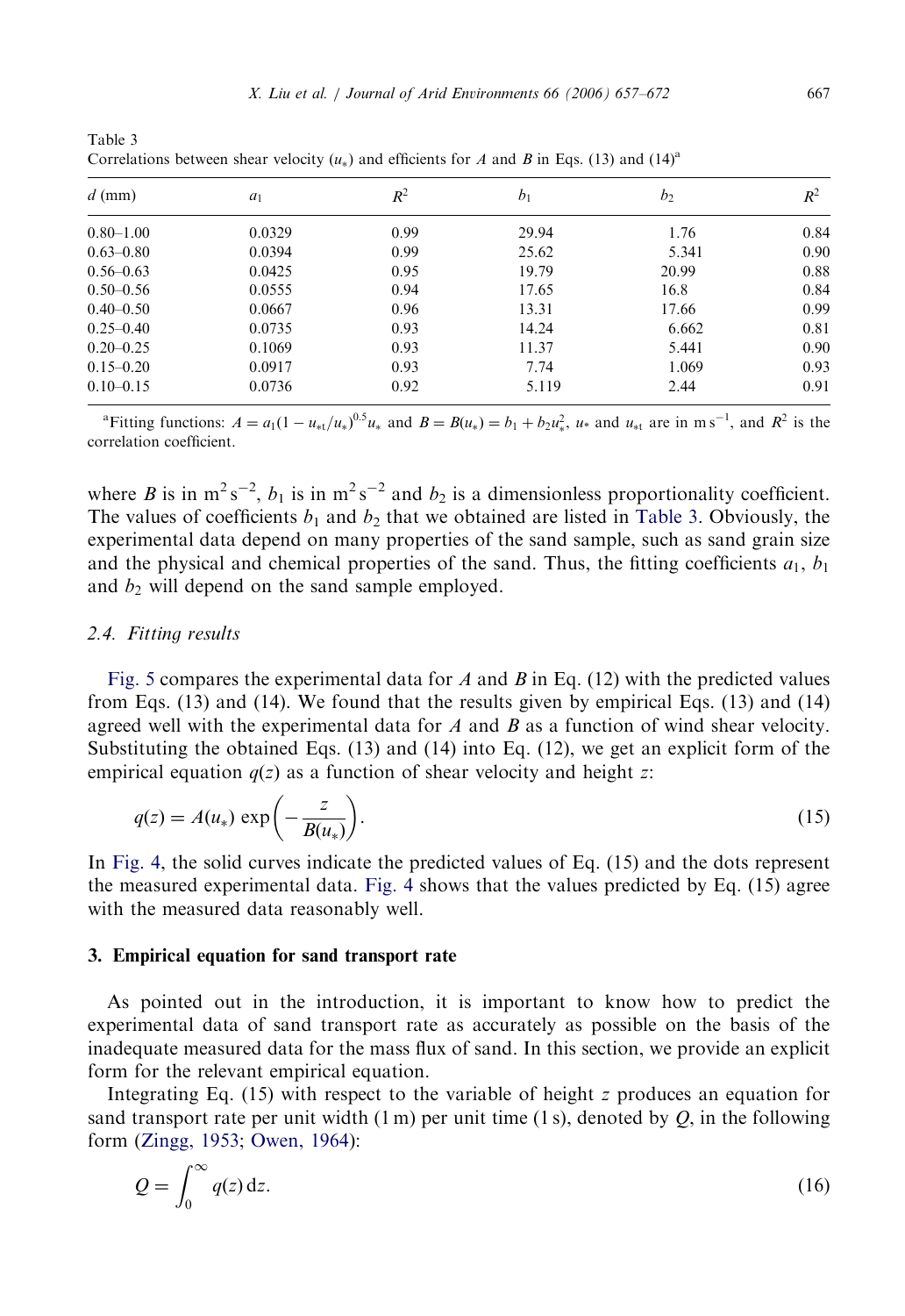Substituting Eq. (15) into Eq. (16), we obtain

$$
Q = A(u_*)B(u_*) = a_1(1 - R_1)^{0.5}u_*(b_1 + b_2u_*^2)
$$
  
=  $a_1b_1(1 - R_1)^{0.5}u_*\left(1 + \frac{b_2}{b_1}u_*^2\right).$  (17)

The coefficient  $a_1b_1$  is a function of grain size and is expressed by (Fig. 6) by the following equation:

$$
g_1(d) = a_1 b_1 = \frac{1}{12.23 - 134.06d + 584.97d^2 - 1183.67d^3 + 1126d^4 - 406.89d^5},
$$
  
\n
$$
R^2 = 0.92,
$$
\n(18)

where the average value of  $(b_1/b_2)$  is 0.57. Substituting Eq. (18) into Eq. (17) and making some dimensional treatment produces the following equation:

$$
Q = g(d)(1 - R_t)^{0.5} \left(\frac{\rho}{g}\right) u_*(1 + 0.57u_*^2),
$$
  
\n
$$
g(d) = \frac{1}{1.56 - 4.27\left(\frac{d}{D}\right) + 4.66\left(\frac{d}{D}\right)^2 - 2.36\left(\frac{d}{D}\right)^3 + 0.56\left(\frac{d}{D}\right)^4 - 0.05\left(\frac{d}{D}\right)^5},
$$
  
\n
$$
R^2 = 0.92,
$$
\n(19)

where Q is in kg m<sup>-1</sup> s<sup>-1</sup>, d is in mm, u<sub>\*</sub> and u<sub>\*t</sub> are in m s<sup>-1</sup>,  $R_t = u_{*t}/u_*, \rho$  is 1.25 kg m<sup>-3</sup>, g is 9.81 m s<sup>-2</sup>, and *D* is the reference grain diameter (0.25 mm). By means of this approach, we have obtained an explicit form of the empirical equation to formulate the experimental data for sand transport rate, which exhibits the fact that  $Q = 0$  when  $u_* = u_{*t}$  according to Eq. (13).



Fig. 6. Variation of  $g(d)$  in Eq. (19) as a function of grain size.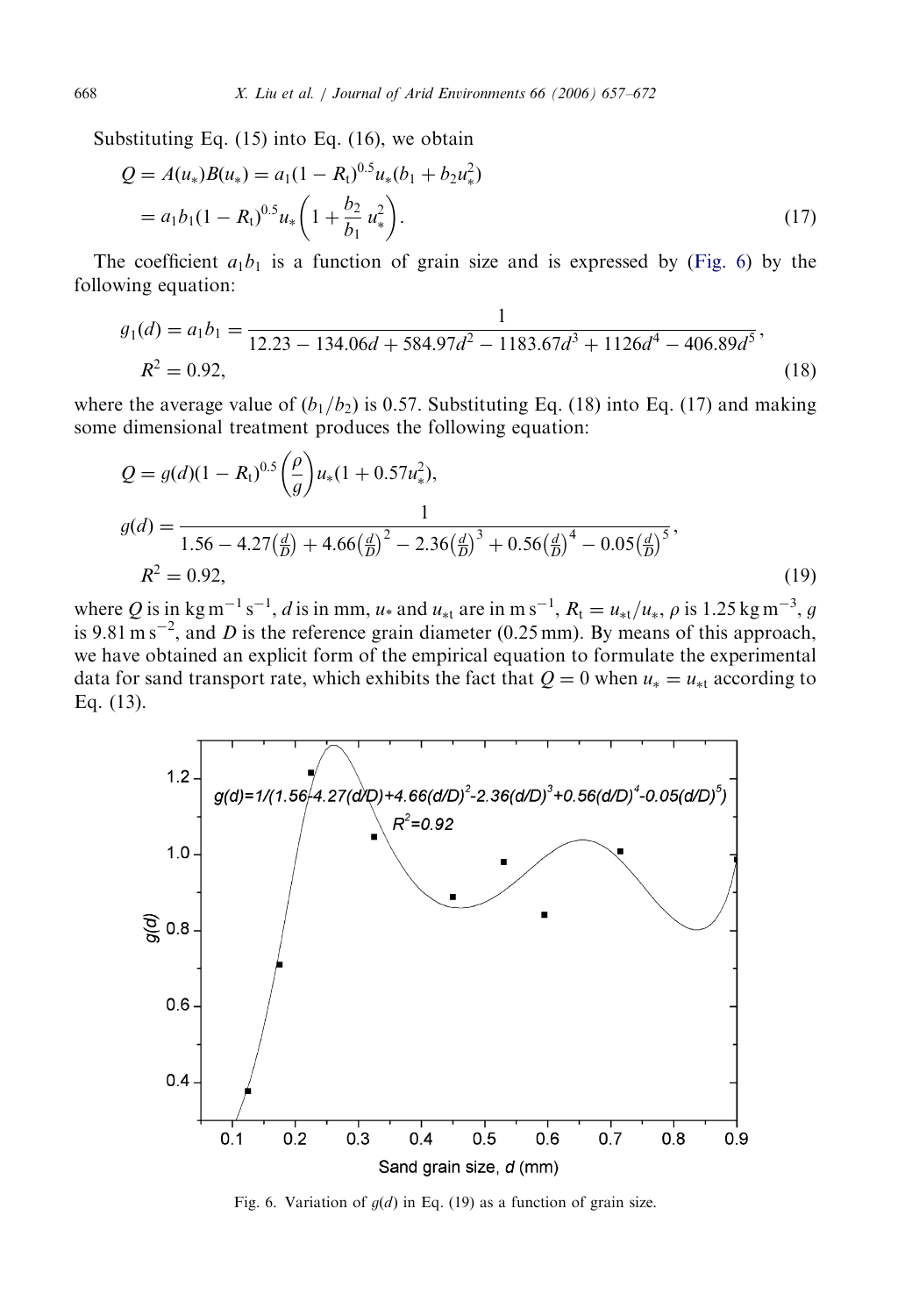<span id="page-12-0"></span>In Eq. (19),  $q(d)$  has a maximum at  $d = 0.225$  mm, and increases with increasing grain size when  $d < 0.225$  mm but decreases with increasing grain size when  $d > 0.225$  mm, this finding contradicts [Bagnold's \(1941\)](#page-14-0) conclusion in a qualitative sense, since Bagnold attributed the greater transport rate of coarser sand to the more intense impacts that occur during saltation. Based on the present study, it appears that the significance of these impacts may have been overestimated.

# 4. Results and discussion

In this paper, we compared three well-known equations [\(Bagnold, 1941;](#page-14-0) [Kawamura,](#page-14-0) [1951](#page-14-0); [Lettau and Lettau, 1977\)](#page-14-0), for predicting the sand transport rate per unit width and unit time. We compared their predictions with the measured results of Eq. (19) which we obtained in the present study for the nine sand-size groups that we tested.

[Fig. 1](#page-2-0) illustrates the response of the predictions of the rate of transport for the four equations over a range of shear velocities between the threshold shear velocity  $u_{\ast t}$  and  $0.8 \text{ m s}^{-1}$  for all of the sand samples that we tested. From [Fig. 1](#page-2-0), the transport rates predicted by Eq. (19) (the equation developed in the present study) were almost always larger than those predicted by Bagnold's equation (1), Kawamura's equation (2) and Lettau and Lettau's equation (3). The results of this comparison are presented in Table 4. We performed this comparison by calculating three ratios between the following parameters: the measured results given by Eq. (19)  $(Q_P)$ , and the sand transport rates predicted by Bagnold's equation  $(Q_B)$ , by Kawamura's equation  $(Q_K)$ , and by Lettau and Lettau's equation  $(Q_L)$ . These ratios are as follows:

$$
r_{\rm B} = Q_{\rm P}/Q_{\rm B},
$$
  
\n
$$
r_{\rm K} = Q_{\rm P}/Q_{\rm K},
$$
  
\n
$$
r_{\rm L} = Q_{\rm P}/Q_{\rm L}.
$$

In Table 4,  $C_B = 1.5r_B$ ,  $C_K = 2.78r_K$  and  $C_L = 4.2r_L$ . From Table 4, it is clear that the values of the three ratios (i.e.  $r_B$ ,  $r_K$  and  $r_L$ ) vary with the sand grain size of the sand. Our results show that  $r<sub>B</sub>$  ranges from 3.5 to 11.8, which disagrees with the conclusions of [Sherman et al. \(1998\).](#page-14-0) They suggested that the ratio of the observed sand transport rates for sand with a 0.17-mm mean grain size on beaches to the predictions of Bagnold's

| Table 4                                                                                                                                                  |  |
|----------------------------------------------------------------------------------------------------------------------------------------------------------|--|
| The values of $r_B$ , $r_K$ , $r_L$ , $C_B$ , $C_K$ and $C_L$ , where " $r_B = Q_P/Q_B$ ", " $r_K = Q_P/Q_K$ " and " $r_L = Q_P/Q_L$ "; $C_B = 1.5r_B$ , |  |
| $C_{\rm K} = 2.78 r_{\rm K}$ and $C_{\rm L} = 4.2 r_{\rm L}$                                                                                             |  |

| $d$ (mm)      | Mean $d$ (mm) | $r_{\rm B}$ | $C_{\rm B}$ | $r_{\rm K}$ | $C_{\rm K}$ | $r_{\rm L}$ | $C_{\rm L}$ |
|---------------|---------------|-------------|-------------|-------------|-------------|-------------|-------------|
| $0.80 - 1.00$ | 0.900         | 3.5         | 5.3         | 4.8         | 13.3        | 4.9         | 20.6        |
| $0.63 - 0.80$ | 0.715         | 4.1         | 6.2         | 4.7         | 13.1        | 5.4         | 22.7        |
| $0.56 - 0.63$ | 0.595         | 4.7         | 7.1         | 4.8         | 13.3        | 5.9         | 24.8        |
| $0.50 - 0.56$ | 0.53          | 4.7         | 7.1         | 4.5         | 12.5        | 5.7         | 23.9        |
| $0.40 - 0.50$ | 0.45          | 5.3         | 8           | 4.8         | 13.3        | 6.7         | 28.1        |
| $0.25 - 0.40$ | 0.325         | 7.6         | 11          | 6.3         | 17.5        | 9.6         | 40.3        |
| $0.20 - 0.25$ | 0.225         | 11.8        | 18          | 6.8         | 18.9        | 12          | 50.4        |
| $0.15 - 0.20$ | 0.175         | 11.3        | 17          | 5.1         | 14.2        | 9.2         | 38.6        |
| $0.10 - 0.15$ | 0.125         | 7.9         | 12          | 2.8         | 7.78        | 5.6         | 23.5        |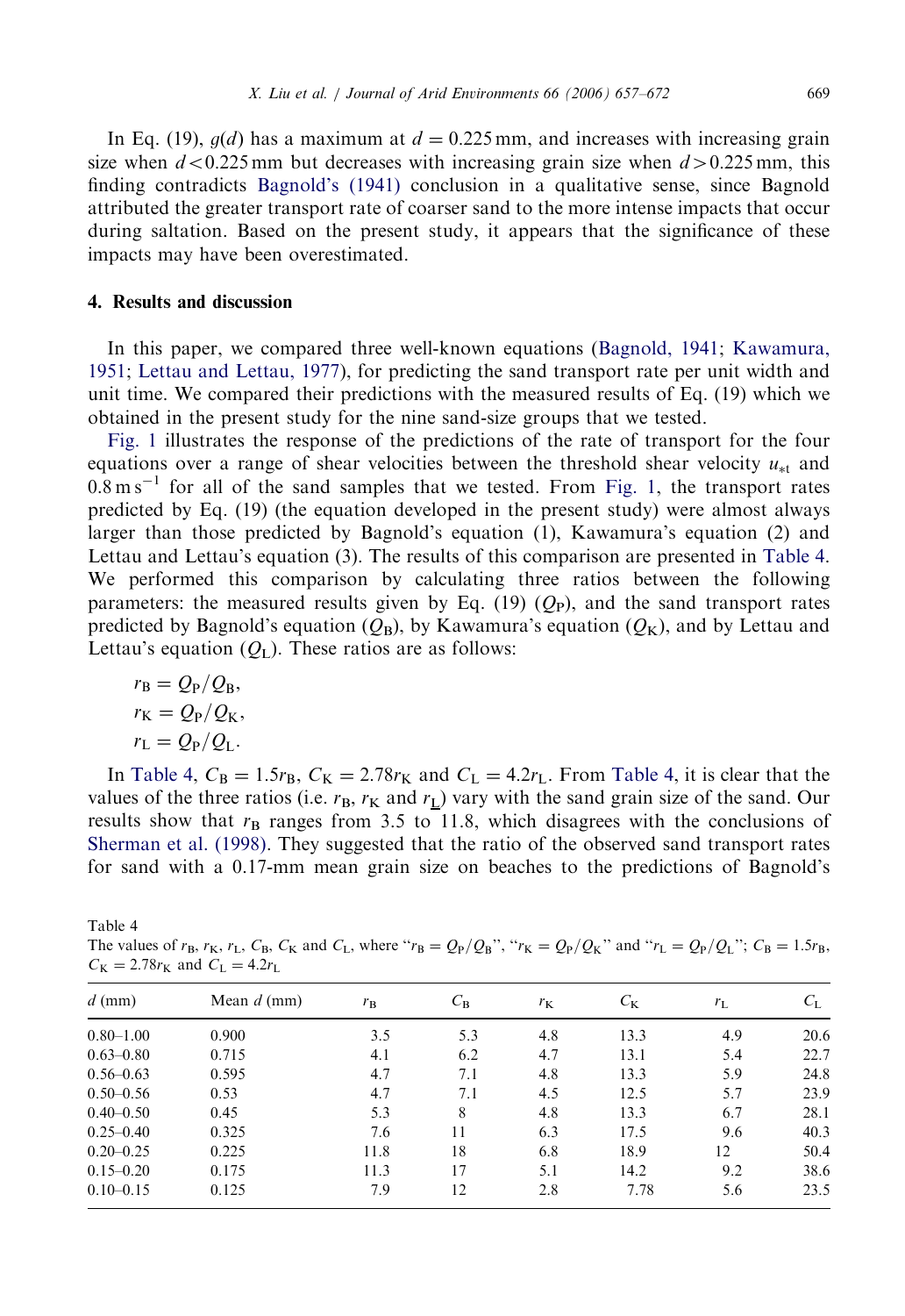equation was 1.25, whereas the corresponding  $r<sub>B</sub>$  in [Table 4](#page-12-0) was 11.3. This difference may have been caused by the different experimental conditions (e.g. sand moisture content, variable wind speeds). In addition, our values of  $r<sub>K</sub>$  ranged from 2.8 to 6.8, and  $r<sub>L</sub>$  ranged from 4.9 to 12.0 depending upon sand grain size. The performance of the equations, as represented by these three ratios, could be improved through manipulation of the empirical constants used in the equations. For example, the measured data given by Eq. (19) were best correlated with the predictions of Bagnold's equation if C in Eq. (1) equals  $C_B$  in [Table 4,](#page-12-0) which varies as a function of grain size, rather than using a constant value of 1.5. Similar improvements can be obtained for the other equations. The predictions of Eq. (19) were best described by Kawamura's equation if K in Eq. (2) equals  $C<sub>K</sub>$  in [Table 4](#page-12-0) instead of 2.78; for Lettau and Lettau's equation predictions improve if L in Eq. (3) equals  $C_{\text{L}}$  in [Table 4](#page-12-0) instead of 4.2.

# 5. Conclusions

In the present study, we developed a methodology for fitting experimental data for the flux of wind-blown dry sand of different sizes. Based on this approach, we derived an explicit form for the empirical equation that relates the sand flux as a function of height and shear velocity to the sand's saltation and creep motions. We then obtained an empirical equation for the observed results of the sand transport rate per unit width and unit time, which is a useful and important tool for modeling experimental data as accurately as possible. In the equation, transport rate increases with increasing grain size when mean grain diameter  $d < 0.225$  mm but decreases with increasing grain size when  $d > 0.225$  mm, with a maximum at  $d = 0.225$  mm. The effect of grain size on sand transport rate disagrees qualitatively with the prediction of [Bagnold's \(1941\)](#page-14-0) equation, which may overestimated the significance of impacts in the sand transport of larger sand grains.

On the basis of the equation developed in this paper, we evaluated the effectiveness of the published equations for predicting sand transport. For loose dry sand with a range of sizes, we found that the empirical equation obtained in this study for the experimental data gave results close to those of Bagnold's equation if C in Eq. (1) equals  $C_B$  in [Table 4](#page-12-0) (which varies with grain size) instead of a fixed value of 1.5; we obtained similar results for Kawamura's expression if K in Eq. (2) equals  $C_K$  in [Table 4](#page-12-0) instead of 2.78, and for [Lettau](#page-14-0) [and Lettau's \(1977\)](#page-14-0) equation if L in Eq. (3) equals  $C<sub>L</sub>$  in [Table 4](#page-12-0) instead of 4.2. In addition, we had no difficulty in generalizing the fitting program displayed in this paper to other cases of wind-blown sand movement in which saltation is the dominant process.

## Acknowledgements

We gratefully acknowledge the funding we received from the National Science fund for Distinguished Young Scholars of the Natural Science Foundation of China (40225003) and from the Natural Science Foundation of China (40301005, 40271114) and the Key Technologies Research and Development Program of the Tenth Five-year Plan of China (2002BA517A10). We thank Mr. Guochang Wang for his help in the wind tunnel experiment, and Dr. Guangjian Wu for preparing the illustrations.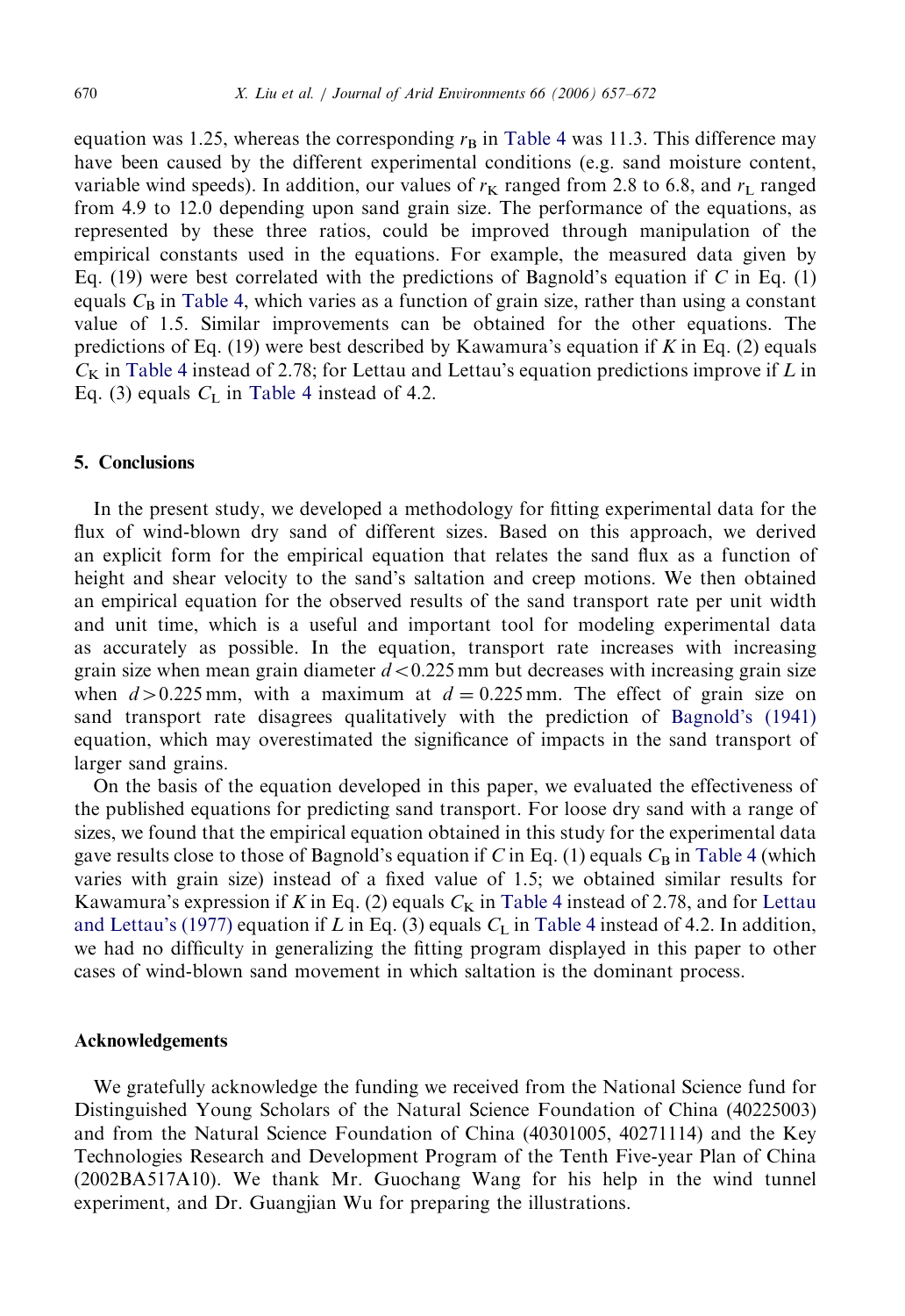### <span id="page-14-0"></span>References

- Bagnold, R.A., 1941. The Physics of Blown Sand and Desert Dunes. Methuen & Co, London 265pp.
- Dong, Z., Liu, X., Wang, X., 2002a. Aerodynamic roughness of gravel surfaces. Geomorphology 43 (1–2), 17–31.
- Dong, Z., Liu, X., Wang, H., Zhao, A., Wang, X., 2002b. The flux profile of a blowing sand cloud: a wind tunnel investigation. Geomorphology 49, 219–230.
- Horikawa, K., Hotta, S., Kubota, S., Katori, S., 1984. Field measurement of blown sand transport rate by trench trap. Coastal Engineering Japan 27, 214–232.
- Hsu, S.A., 1971. Wind shear stress criteria in aeolian sand transport. Journal of Geophysical Research 76, 8684–8686.
- Kadib, A.A., 1965. A function for sand movement by wind. Hydraulics Engineering Laboratory Report HEL-2-12. University of California, Berkeley.
- Kawamura, R., 1951. Study of sand movement by wind. Hydraulics Engineering Laboratory Report HEL-2-8. University of California, Berkeley.
- Kind, R.J., 1976. A critical examination of the requirements for model simulation of wind-induced erosion/ deposition phenomena such as snow drifting. Atmospheric Environment 10, 219–227.
- Kuhlman, H., 1958. Quantitative measurements of aeolian sand transport. Geografisk Tidsskrift 57, 51–74.
- Lancaster, N., 1995. Geomorphology of Desert Dunes. Routledge, London 290pp.
- Lettau, H., Lettau, H.H., 1977. Experimental and micro-meteorological field studies of dune migration. In: Leattau, H.H., Lettau, K. (Eds.), Exploring the World's Driest Climate. University of Wisconsin\_Madison, IES, Report 101, pp. 110–147.
- Li, L., Martz, L.W., 1995. Aerodynamic dislodgment of multiple-size sand grains over time. Sedimentology 42, 683–694.
- Liu, X., 1995. Physics and Engineering of Blown Sand. Science Press, Beijing.
- Marquardt, D.W., 1963. An algorithm for least-squares estimation of nonlinear parameters. Journal of the Society of Applied Mathematics 11, 431–441.
- Maegley, W.J., 1976. Saltation and martial sandstorms. Reviews of Geophysics and Space Physics 14, 135–142.
- Musick, H.B., Trujillo, S.M., Truman, C.R., 1996. Wind tunnel modelling of the influence of vegetation structure on saltation threshold. Earth Surface Processes and Landforms 21, 589–605.
- Nakashima, Y., 1979. A fundamental study on the blown sand control. Bulletin of the Kyshu University 51, 125–183.
- Nalpanis, P., Hunt, J.C.R., Barrett, C.F., 1993. Saltating particles over flat beds. Journal of Fluid Mechanics 251, 661–685.
- Owen, P.R., 1964. Saltation of uniform grains in air. Journal of Fluid Mechanics 20, 225–242.
- Owen, P.R., Gillette, D., 1985. Wind tunnel constraints on saltation. In: Barndorff-Nielson, O.E., Moller, J.T., Rasmussen, K., Willetts, B.B. (Eds.), Proceeding of the International Workshop on the Physics of Blown Sand, Memoirs, vol. 2, no. 8. Department of Theoretical Statistics, Institute of Mathematics, Aarhus, pp. 253–269.
- Radok, U., 1977. Snow drift. Journal of Glaciology 19, 123–139.
- Sarre, R.D., 1987. Aeolian sand transport. Progress in Physical Geography 11, 157–182.
- Sherman, D.J., Hotta, S., 1990. Aeolian sand transport: theory and measurement. In: Nordstorm, K.F., Psuty, N.P., Carter, R.W.G. (Eds.), Coastal Dunes: Form and Process. Wiley, New York, pp. 17–37.
- Sherman, D.J., Jackson, W.T.J., Namikas, S.L., Jinkang, Wang., 1998. Wind-blown sand on beaches: an evaluation of models. Geomorphology 22, 113–133.
- Spies, P.J., McEwan, I.K., Butterfield, G.R., 1995. On wind velocity profile measurements taken in wind tunnels with saltating grains. Sedimentology 38, 671–679.
- Svasek, J.N., Terwindt, J.H., 1974. Measurement of sand transport by wind on a natural beach. Sedimentology 21, 311–322.
- Takeuchi, M., 1980. Vertical profile and horizontal increase of drift snow transport. Journal of Glaciology 26, 481–492.
- Werner, B.T., 1990. A steady-state model of wind-blown sand transport. Journal of Geology 98, 1–17.
- White, B.R., Mounla, H., 1991. An experimental study of Froude number effect on wind tunnel saltation. Acta Mechanica (Suppl. 1), 145–157.